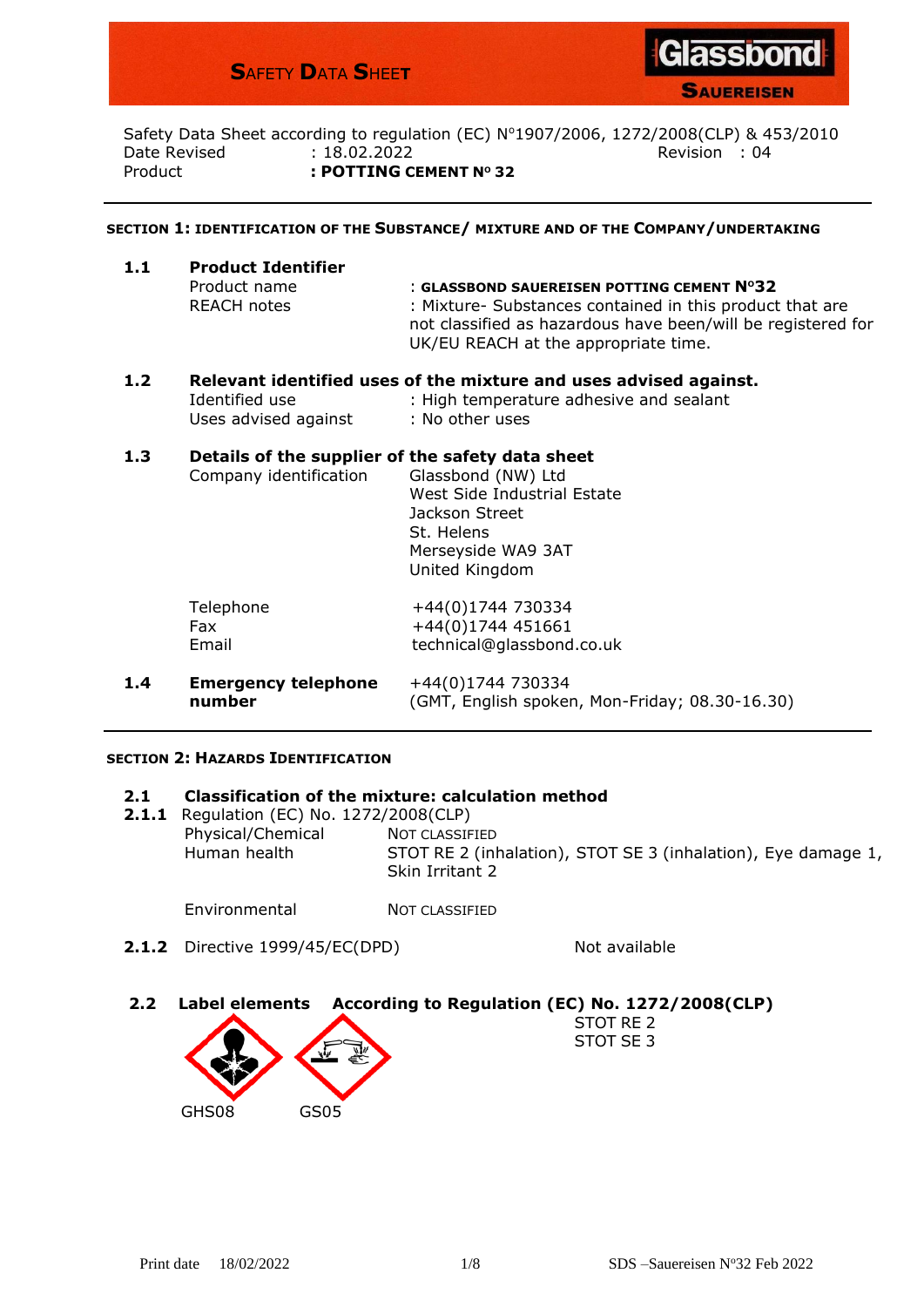| Date Revised<br>Product |             | Safety Data Sheet according to regulation (EC) $N^{\circ}1907/2006$ , 1272/2008(CLP) & 453/2010<br>: 18.02.2022<br>Revision : 04<br>: POTTING CEMENT Nº 32 |       |  |  |  |
|-------------------------|-------------|------------------------------------------------------------------------------------------------------------------------------------------------------------|-------|--|--|--|
| SIGNAL WORD (S)         |             | <b>DANGER</b>                                                                                                                                              |       |  |  |  |
| HAZARD<br>STATEMENT(S)  | H373        | Causes damage to lungs through prolonged or repeated exposure<br>via inhalation                                                                            |       |  |  |  |
|                         | H315        | Causes skin irritation.                                                                                                                                    | Cat 2 |  |  |  |
|                         | H318        | Causes serious eye damage                                                                                                                                  | Cat 1 |  |  |  |
|                         | H335        | May cause respiratory irritation                                                                                                                           | Cat 3 |  |  |  |
| PRECAUTIONARY           | P260        | Do not breathe dust                                                                                                                                        |       |  |  |  |
| STATEMENT(S)            | P280        | Wear protective gloves /protective clothing/eye protection/face<br>protection                                                                              |       |  |  |  |
|                         | P305        | + IF IN EYES rinse cautiously with water for several minutes. Remove contact                                                                               |       |  |  |  |
|                         | P351<br>$+$ | lenses, if present and easy to do. Continue rinsing                                                                                                        |       |  |  |  |
|                         | P338        |                                                                                                                                                            |       |  |  |  |
|                         | P310        | Immediately call a POISON CENTRE or doctor                                                                                                                 |       |  |  |  |
|                         |             |                                                                                                                                                            |       |  |  |  |

# **2.3 Other Hazards**

PBT : This mixture contains no substances considered as PBT vPvB: This mixture contains no substances considered as vPvB

**2.4 Additional** For full text of H/P phrases see section 16 if not written out in full above. **information**

#### **SECTION 3: COMPOSITION/INFORMATION ON INGREDIENTS**

- **3.1** Substances. (This product is a mixture according to EU legislation.)
- **3.2** Mixture of inorganic powders

| <b>Hazardous</b><br>ingredient | $\frac{0}{0}$<br>w/w | CAS Nº     | EC N°     | <b>REACH N°</b>      | <b>CPL</b><br>EC 1272/2008                                                     |
|--------------------------------|----------------------|------------|-----------|----------------------|--------------------------------------------------------------------------------|
| Silica<br>powder               | $50 - 60$            | 14808-60-7 | 238-878-4 | Exempted             | H373: STOT RE 2<br>(inhalation)                                                |
| Sodium<br>silicate             | $10 - 20$            | 1344-09-8  | 215-687-4 | 01-2119448725-<br>31 | H335: STOT SE 3<br>(inhalation)<br>H318: Eye damage 1<br>H315: Skin Irritant 2 |
|                                |                      |            |           |                      |                                                                                |
|                                |                      |            |           |                      |                                                                                |
|                                |                      |            |           |                      |                                                                                |

# **3.3 Additional information**

For full text of H/P phrases see section 16 if not written out in full above.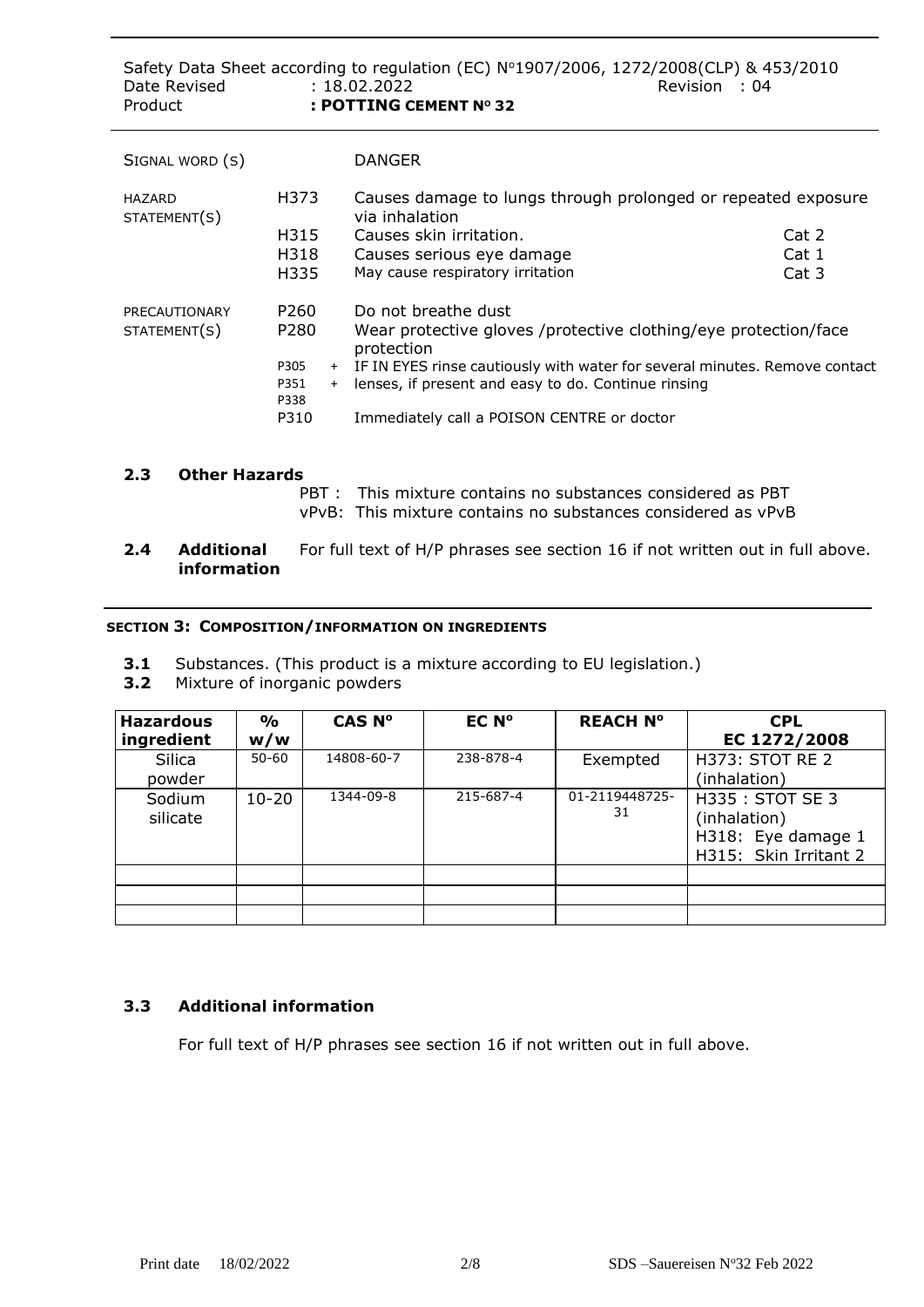#### **SECTION 4: FIRST AID MEASURES**

 $\overline{a}$ 

#### **4.1 Description of first aid measures**

| General<br>advice | Take off contaminated clothing and wash before re-use (P362), take care not to<br>contaminate unaffected areas.                                                                                                          |
|-------------------|--------------------------------------------------------------------------------------------------------------------------------------------------------------------------------------------------------------------------|
| Inhalation        | IF INHALED remove victim to fresh air and keep at rest in a position comfortable for<br>breathing. $(P304+P340)$                                                                                                         |
| Eyes              | IF IN EYES rinse cautiously with water for several minutes. Remove contact lenses, if<br>present and easy to do. Continue rinsing. (P305 + P351 + P338)<br>If eye irritation persists: Get medical attention (P337+P313) |
| <b>Skin</b>       | IF ON SKIN wash exposed areas thoroughly after handling (P264)<br>If skin irritation or rash occurs get medical attention (P332+P313)                                                                                    |
| Ingestion         | IF SWALLOWED: Rinse mouth . Do not induce vomiting (P301+P330+P331). Obtain<br>medical attention immediately, show this safety data sheet.                                                                               |
| Risks             | 4.2 Most important symptoms and effects, both acute and delayed<br>Symptoms Eye contact- May cause serious eye damage. (alkaline)<br>No information available                                                            |

**4.3 Indication of any immediate medical attention and special treatment needed** Treatment Treat according to symptoms (decontamination, vital functions), no known specific antidote.

#### **SECTION 5: FIRE FIGHTING MEASURES**

# **5.1 Extinguishing media:**

Suitable: CO2 or dry chemical spray, water spray may help to reduce the temperature and extinguish flames for surrounding materials.

Unsuitable: High pressure water jet. **5.2 Special hazards arising from the mixture** The powder will not burn but the packaging is combustible.

# **5.3 Advice for fire fighters**

Use full protective clothing and self-contained breathing apparatus**.**

**Further information**: The degree of risk is governed by the burning substance and the fire conditions. Contaminated extinguishing media must be disposed of in accordance with official regulation.

# **SECTION 6: ACCIDENTAL RELEASE MEASURES**

**6.1 Personal Precautions, protective equipment and emergency procedures** Use personal protective clothing.

# **6.2 Environmental Precautions**

Prevent contamination of soil, drains and surface waters. Do not discharge contaminated water/ fire-fighting water into drains/ surface water/ groundwater.

#### **6.3 Methods and material for containment and cleaning up**

Collect spillage by sweeping or industrial vacuum cleaner. keep in suitable closed container for disposal

# **6.4 Reference to other sections**

For personal protection see section 8 and disposal section 13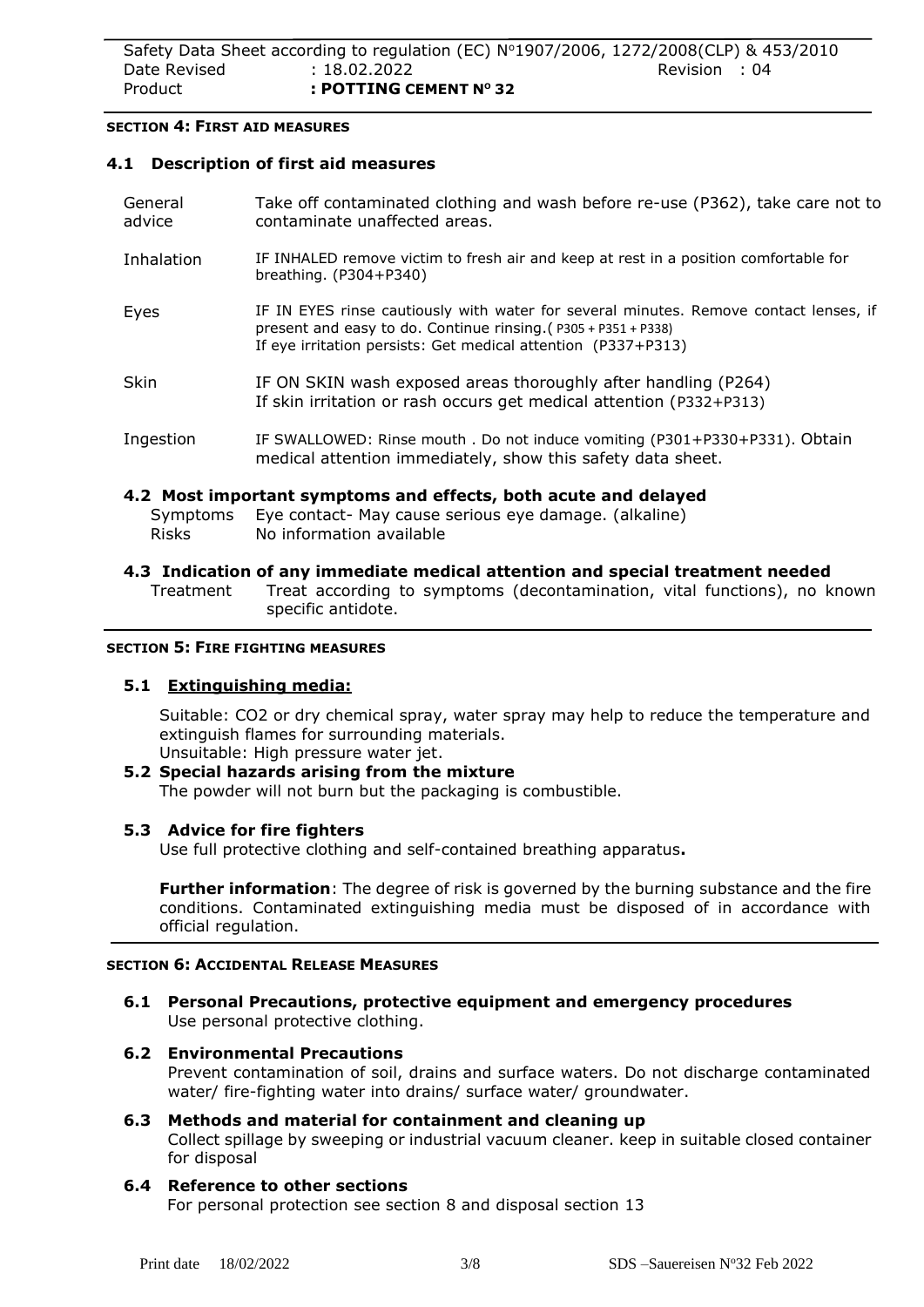# **SECTION 7: HANDLING AND STORAGE**

| 7.1 | <b>Precautions for safe handling</b> |                                                                                                                |  |  |  |
|-----|--------------------------------------|----------------------------------------------------------------------------------------------------------------|--|--|--|
|     | Advice on safe                       | Avoid the formation and deposition of dust. Use only outdoors                                                  |  |  |  |
|     | handling                             | or in a well ventilated area (P271). For PPE see section 8.                                                    |  |  |  |
|     |                                      | Wash contaminated clothing before reuse (P363)                                                                 |  |  |  |
|     | Advice on protection                 | Normal measures for preventive fire protection                                                                 |  |  |  |
|     |                                      | against fire and explosion Take precautionary measures against static discharge<br>if using plastic packaging. |  |  |  |
|     |                                      |                                                                                                                |  |  |  |

# **7.2 Conditions for safe storage, including any incompatibilities**

Keep containers tightly closed. Store locked up (P405), under cover, in a well ventilated, cool, dry place and away from direct sunlight or heat.

Protect from temperatures below : Not applicable

Protect from temperatures above : 40 °C

Suitable storage materials : Original containers.

 Higher temperatures and humidity will reduce the shelf life of the product and may cause the powder to form lumps. The powder will also be difficult to mix into a paste. Under normal conditions (21ºC) a shelf life of 12 months or more is possible.

# **7.3 Specific end use(s) As per section 1.2**

# **SECTION 8: EXPOSURE CONTROLS/PERSONAL PROTECTION**

# **8.1 Control parameters**

# **8.1.1 Occupational Exposure Limits: OEL (Occupational Exposure Standard OES)**

|                |     | ppm               | <b>Note</b>        |
|----------------|-----|-------------------|--------------------|
| TWA            |     | inhalable         | (EH40 UK) OES 8 hr |
| TWA            | 0.3 | respirable        | (EH40 UK)          |
| <b>TLV-TWA</b> | 0.1 | respirable        | (ACIGH)            |
| <b>STEL</b>    |     |                   |                    |
| TWA            | 2.0 |                   | recommended        |
| TWA            | ۰   |                   |                    |
| <b>STEL</b>    |     |                   |                    |
|                |     | mg/m <sup>3</sup> |                    |

# **8.1.2 Biological limit value** Not available

**8.1.3 PNECs and DNELs** Not available

# **8.2 Exposure Controls**

**8.2.1 Appropriate engineering controls:** Effective exhaust ventilation system

# **8.2.2 Personal Protective Equipment:**

| Eye/face<br>Protection    | Tightly fitting safety goggles (e.g. EN166)                                                                                                                                                                                   |
|---------------------------|-------------------------------------------------------------------------------------------------------------------------------------------------------------------------------------------------------------------------------|
| Skin Protection/<br>Hand  | Gloves: Chemical resistant gloves (e.g. EN374) Butyl rubber: 0.7 mm<br>coating thickness. Nitrile rubber: 0.4 mm coating thickness. Check with PPE<br>manufacturer. Replace immediately if signs of degradation are observed. |
| Other                     | Wear closed work clothing.                                                                                                                                                                                                    |
| Respiratory<br>Protection | In the case of insufficient ventilation or severe dusts<br>Cartridge: e.g. EN143 Type P-S (check with PPE manufacturer)                                                                                                       |

Hygiene measures General industrial hygiene practice

# **8.2.3 Environmental exposure controls**

Local exhaust ventilation and take precautionary measures against static discharge.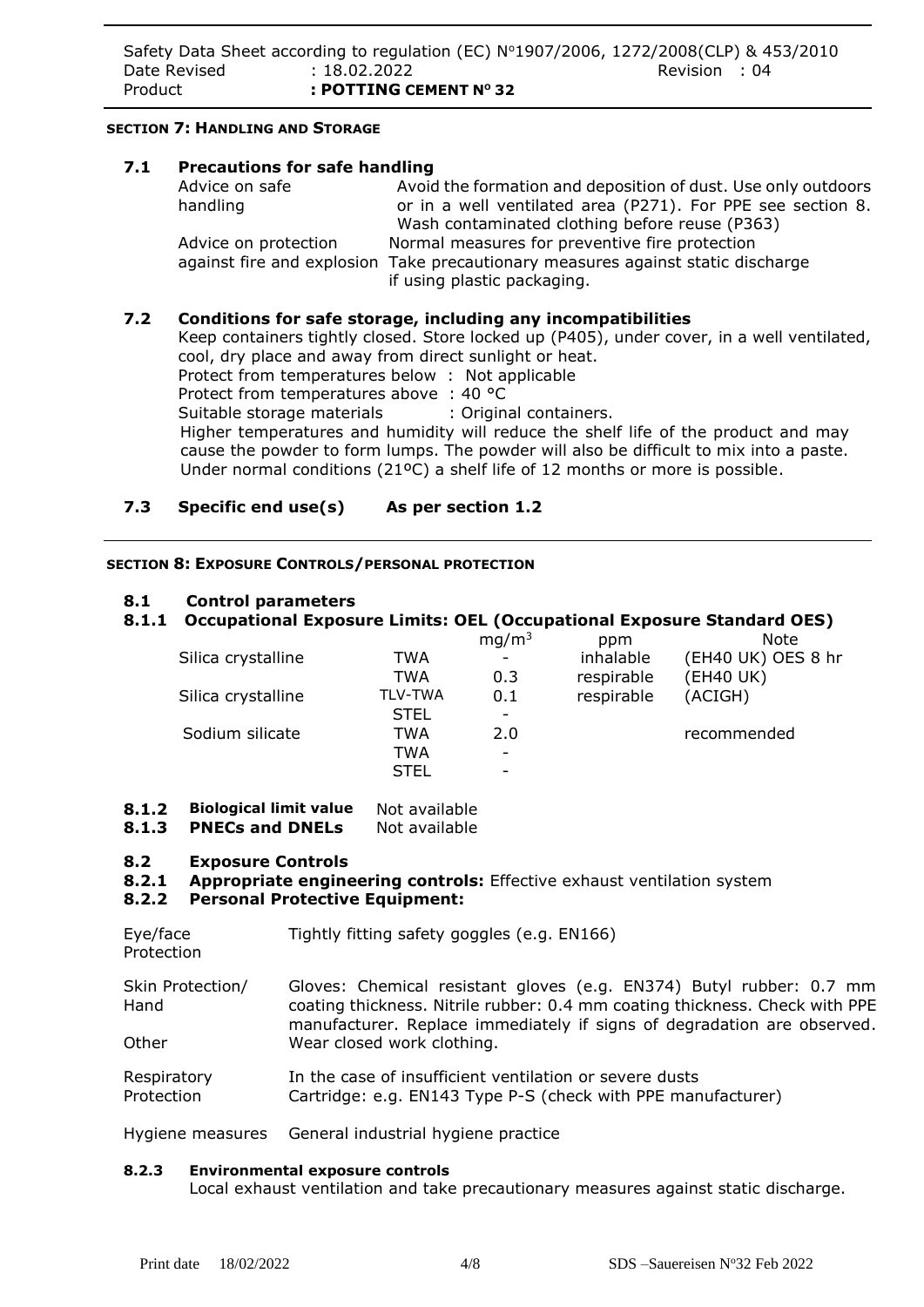# **SECTION 9: PHYSICAL AND CHEMICAL PROPERTIES**

#### **9.1 information on basic physical and chemical properties**

| APPEARANCE                                                                            | Fine powder                                                | <b>COLOUR</b>                                                                                              | Cream                                    |
|---------------------------------------------------------------------------------------|------------------------------------------------------------|------------------------------------------------------------------------------------------------------------|------------------------------------------|
| <b>ODOUR</b>                                                                          | None                                                       | ODOUR THRESHOLD ppm                                                                                        | Not Available                            |
| pH VALUE<br>MELTING POINT/FREEZING PT<br>INITIAL BOILING POINT/RANGE<br>FLASHPOINT °C | 10.5<br>Not applicable<br>Not applicable<br>Not applicable | <b>RELATIVE DENSITY</b><br>SOLUBILITY IN WATER @ 20°C<br><b>PARTITION COEFFICIENT</b><br>(n-octanol/water) | $2.0$ g/ml<br>20 g/100g<br>Not available |
| <b>EVAPORATION RATE</b>                                                               | Not applicable                                             | <b>AUTO IGNITION TEMPERATURE</b>                                                                           | Not available                            |
| FLAMMABILITY (SOLID/GAS)                                                              | Not applicable                                             | DECOMPOSITION TEMPERATURE °C                                                                               | Not available                            |
| UPPER EXPLOSIVE LIMIT                                                                 | Not Available                                              | VISCOSITY mPa.s @ 25°C                                                                                     | Not applicable                           |
| LOWER EXPLOSIVE LIMIT                                                                 | Not Available                                              | <b>EXPLOSIVE PROPERTIES</b>                                                                                | Not available                            |
| <b>VAPOUR PRESSURE</b>                                                                | Not applicable                                             | <b>OXIDIZING PROPERTIES</b>                                                                                | Not oxidising                            |
| VAPOUR DENSITY $(AIR=1)$                                                              | Not applicable                                             |                                                                                                            |                                          |

#### **9.2 Other information**

#### **SECTION 10: STABILITY AND REACTIVITY**

| 10.1<br>10.2<br>10.3 | <b>Reactivity</b><br><b>Chemical Stability</b><br><b>Possibility of</b><br><b>Hazardous reactions</b> | Stable under normal conditions.<br>Stable under recommended storage and handling conditions.<br>No dangerous reaction known under conditions of normal use                                                                                                                                                                                                                                            |  |  |  |
|----------------------|-------------------------------------------------------------------------------------------------------|-------------------------------------------------------------------------------------------------------------------------------------------------------------------------------------------------------------------------------------------------------------------------------------------------------------------------------------------------------------------------------------------------------|--|--|--|
| 10.4<br>10.5         | <b>Conditions to Avoid</b><br>Incompatible<br>materials                                               | No decomposition if stored and applied as directed.<br>Incompatible with strong acids, alkaline materials, iron<br>containing materials. Aqueous solutions will react with<br>aluminium, zinc, tin and their alloys evolving hydrogen gas<br>which can form an explosive mixture with air. Can react<br>violently if in contact with acids. Can react with sugar residues<br>to form carbon monoxide. |  |  |  |
| 10.6                 | <b>Hazardous</b><br><b>Decomposition</b><br>Products.                                                 | No hazardous decomposition products if stored and handled as<br>prescribed/ indicated.                                                                                                                                                                                                                                                                                                                |  |  |  |

#### **SECTION 11: TOXICOLOGICAL INFORMATION**

# **11.1 Information on toxicological effects of the mixture<br><b>Acute toxicity** Contains components that are ha

| <b>Acute toxicity</b>                                                                                                                                                                                                                                       |                        | Contains components that are hazardous by the following routes<br>: skin, eye, inhalation. |                                                      |                                                                                                                                                                                                                                    |  |  |
|-------------------------------------------------------------------------------------------------------------------------------------------------------------------------------------------------------------------------------------------------------------|------------------------|--------------------------------------------------------------------------------------------|------------------------------------------------------|------------------------------------------------------------------------------------------------------------------------------------------------------------------------------------------------------------------------------------|--|--|
| LD <sub>50</sub> ORAL TOXICITY IN RATS<br>LD <sub>50</sub> DERMAL TOXICITY RABBITS<br>LC <sub>50</sub> INHL TOXICITY IN RATS<br>LD <sub>50</sub> DERMAL TOXICITY RABBITS<br>LC <sub>50</sub> ORAL TOXICITY IN RATS<br>LD <sub>50</sub> DERMAL TOXICITY RATS | 3400<br>>5000<br>>2.06 |                                                                                            | mg/kg<br>mg/kg<br>$q/m^3$<br>mg/kg<br>mg/kg<br>mg/kg | Sodium silicate<br>Sodium silicate<br>Sodium silicate                                                                                                                                                                              |  |  |
| Skin corrosion/ irritation<br>Serious eye damage / irritation<br><b>Respiratory or skin sensitisation</b><br><b>Germ cell mutagenicity</b><br>Carcinogenicity                                                                                               |                        | Irritating<br>Damaging<br>Irritant                                                         | Not classified                                       | Prolonged and/or massive exposure to respirable<br>crystalline silica-containing dust may cause silicosis, a<br>nodular pulmonary fibrosis cause by deposition in the<br>lungs of fine respirable particles of crystalline silica. |  |  |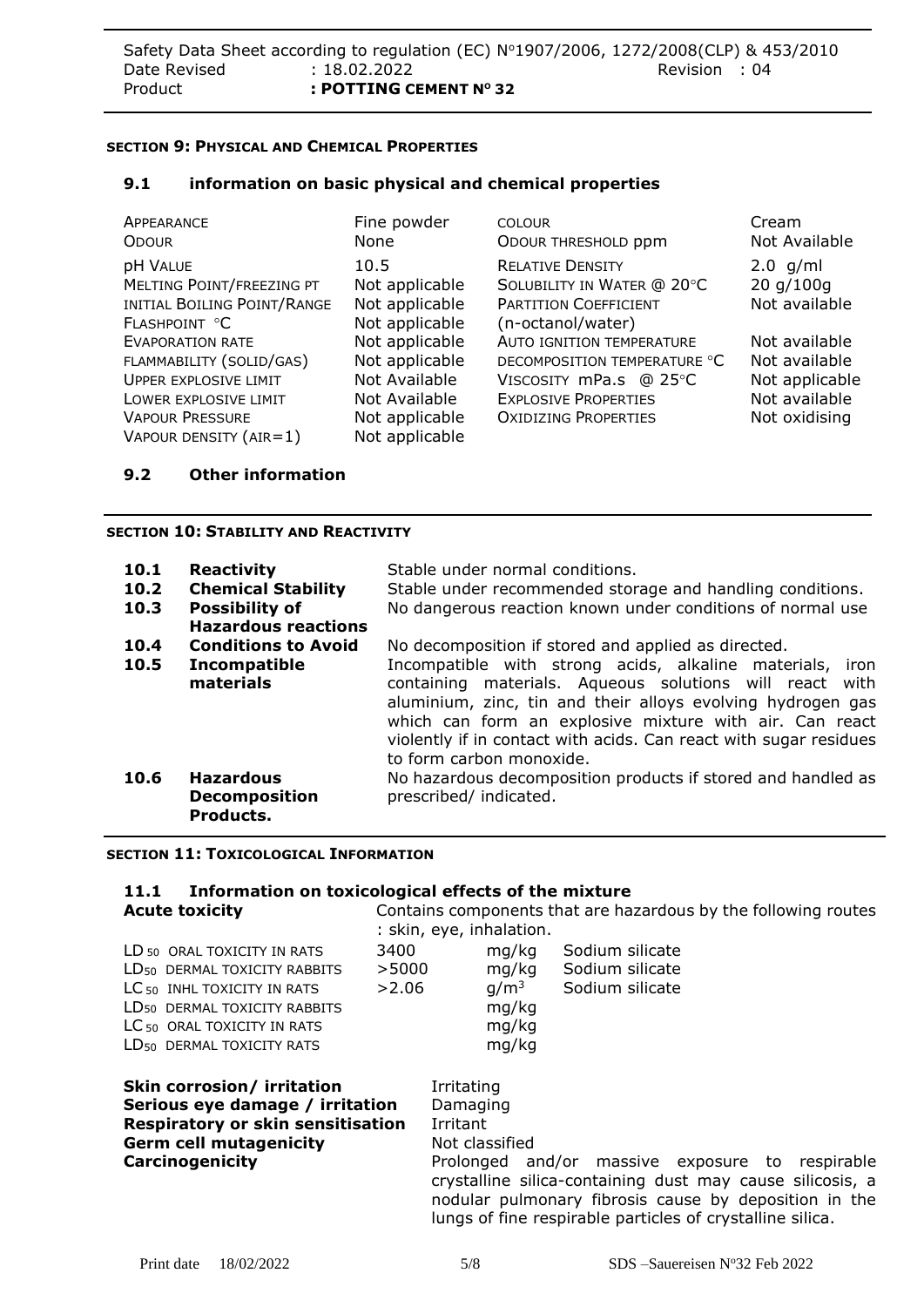# **Reproductive toxicity Not classified Not classified**

**Specific Target Organ Toxicity (Repeated Exposure) STOT RE2<br><b>Specific Target Organ Toxicity (Single Exposure) STOT SE3 Specific Target Organ Toxicity (Single Exposure) Aspiration hazard Not classified Not classified** 

# **11.2 Other information**

In 1997, IARC (International Agency for Research on Cancer) concluded that crystalline silica inhaled from occupational sources can cause lung cancer in humans.

# **SECTION 12: ECOLOGICAL INFORMATION**

# **12.1 Toxicity**

| $LL_{50}$ Fish | EC <sub>50</sub> Invertibrates<br>$EL_{50}$ Algae | (96 hr)<br>(48 hr)<br>(72hr) | sodium silicate<br>1108<br>1700<br>Not available | ma/l<br>ma/l<br>ma/l | Brachydanio rerio<br>Daphnia magna<br>Selenastrum capricornutum   |
|----------------|---------------------------------------------------|------------------------------|--------------------------------------------------|----------------------|-------------------------------------------------------------------|
| $LL_{50}$ Fish | EC <sub>50</sub> Invertibrates<br>$EL_{50}$ Algae | (96 hr)<br>(48 hr)<br>(72hr) |                                                  | ma/l<br>ma/l<br>mq/l | Lepomis macrochirus<br>Daphnia magna<br>Selenastrum capricornutum |

|      | EC <sub>50</sub> Bacteria               | Micro organisms/ effect upon activated sludge<br>$(3.0 \text{ hr})$ |                    |  | mq/l                     | Activated sludge, domestic                                                                                            |  |
|------|-----------------------------------------|---------------------------------------------------------------------|--------------------|--|--------------------------|-----------------------------------------------------------------------------------------------------------------------|--|
| 12.2 | <b>Persistance and</b><br>degradability |                                                                     | Not biodegradeable |  |                          |                                                                                                                       |  |
| 12.3 |                                         | <b>Bioaccumulative potential</b> Not available                      |                    |  |                          |                                                                                                                       |  |
| 12.4 | <b>Mobility in soil</b>                 |                                                                     |                    |  | contaminate groundwater. | Sinks in water. A proportion ( $\sim$ 20%) is water soluble. If<br>the product enters soil, it will be mobile and may |  |
| 12.5 | assessment                              | <b>Results of PBT and vPvB</b>                                      | as PBT             |  |                          | PBT : This mixture contains no substances considered                                                                  |  |
| 12 G | Other adverse effects                   |                                                                     | as vPvB            |  |                          | vPvB: This mixture contains no substances considered                                                                  |  |

# **12.6 Other adverse effects**

The inhibition of the degradation activity of activated sludge is not anticipated when introduced to biological treatment plants in appropriate low concentrations. Do not release untreated into natural waters. This product has not been tested. The statement has been derived from products of a similar structure and composition.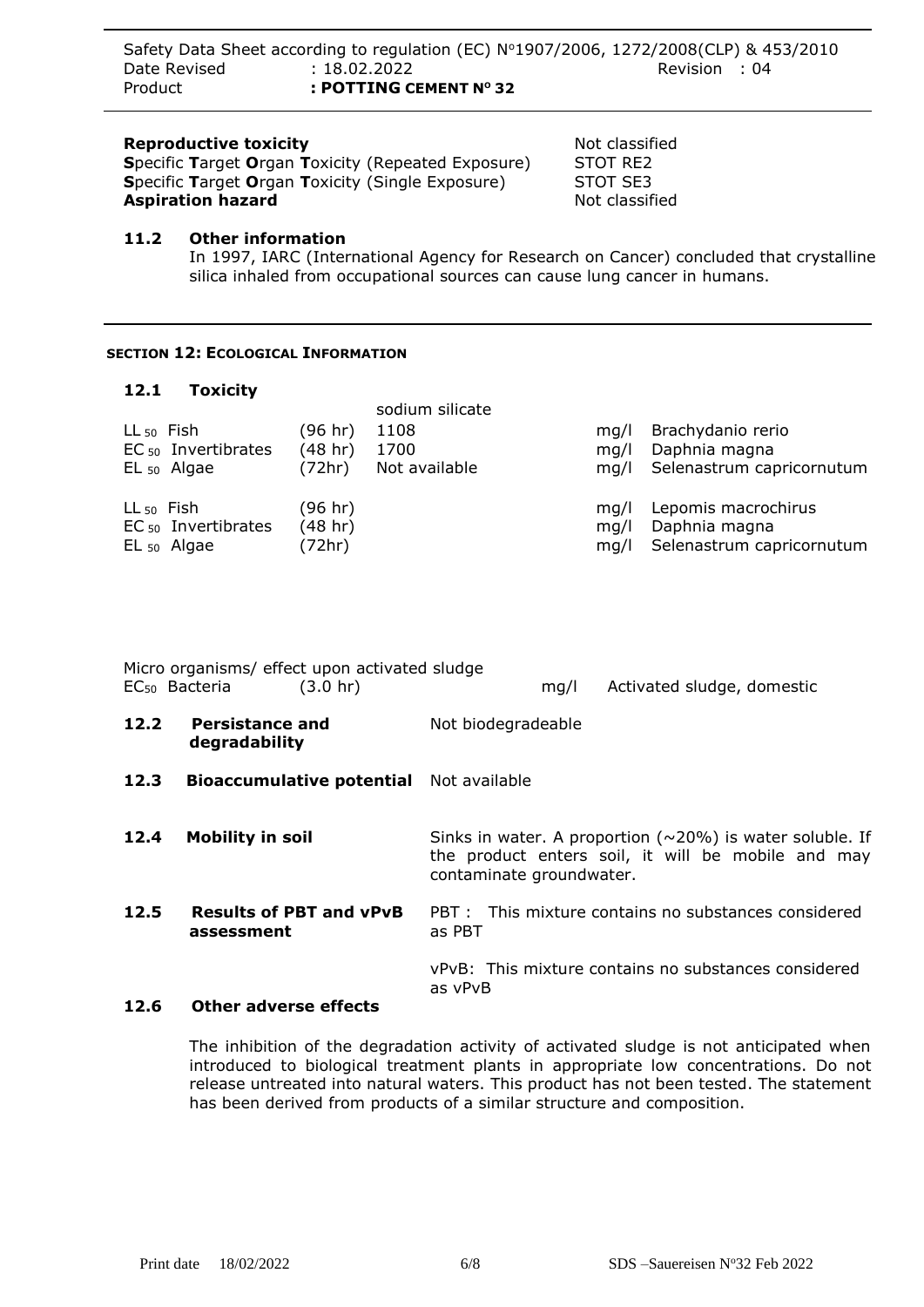# **SECTION 13: DISPOSAL CONSIDERATION**

# **13.1 Waste treatment methods**

Dispose of contents/ container according to the end user disposal procedure (P501). Dispose by landfill via a licensed waste disposal contractor in accordance with local and national regulations.

Contaminated packaging should be emptied as far as possible, they can then be recycled after being thoroughly cleaned by a licensed contractor. Labels must not be removed from containers until they have been cleaned. Packaging materials that are not contaminated should be treated as household waste or as recycling material.

#### **13.2 Additional information**

The UK Environmental Protection (Duty of Care) regulations (EP) and amendments should be noted (United Kingdom)

#### **SECTION 14: TRANSPORT INFORMATION**

| 14.1 | <b>UN number</b><br><b>ADR</b><br><b>RID</b><br><b>IMDG</b><br><b>IATA</b><br><b>ADN</b>                            | NOT CLASSIFIED                                                            |  |  |  |  |
|------|---------------------------------------------------------------------------------------------------------------------|---------------------------------------------------------------------------|--|--|--|--|
| 14.2 | <b>Proper shipping name MOT CLASSIFIED</b><br><b>ADR</b><br><b>RID</b><br><b>IMDG</b><br><b>IATA</b><br><b>ADN</b>  |                                                                           |  |  |  |  |
| 14.3 | Transport Hazard Class NOT CLASSIFIED<br><b>ADR</b><br><b>RID</b><br><b>IMDG</b><br><b>IATA</b><br><b>ADN</b>       |                                                                           |  |  |  |  |
| 14.4 | <b>Packing Group</b><br><b>ADR</b><br><b>RID</b><br><b>IMDG</b><br><b>IATA</b><br><b>ADN</b>                        | NOT CLASSIFIED                                                            |  |  |  |  |
| 14.5 | <b>Environmental hazards NOT CLASSIFIED</b><br><b>ADR</b><br><b>RID</b><br><b>IMDG</b><br><b>IATA</b><br><b>ADN</b> |                                                                           |  |  |  |  |
| 14.6 | <b>Special Precautions for user</b>                                                                                 | Not classified as dangerous in the meaning of transport regulations       |  |  |  |  |
| 117  |                                                                                                                     | Transport in bully association to Appen II of MADDOL 72/70 and the IDC of |  |  |  |  |

**14.7 Transport in bulk according to Annex II of MARPOL 73/78 and the IBC code** Not applicable